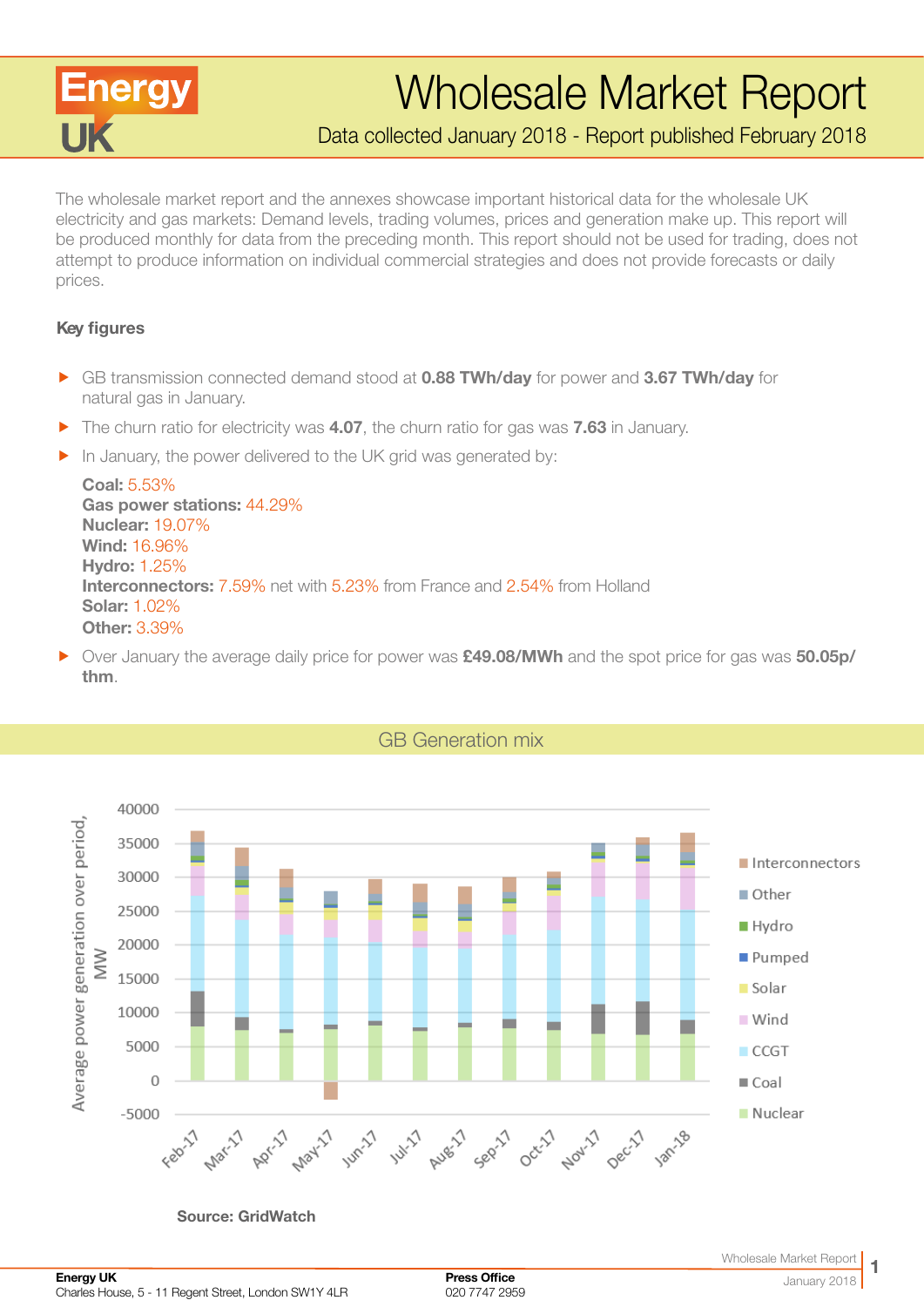# **Trading**

This graph shows the traded volumes of different types of contracts to deliver to the respective months set against demand.





Source: EDF & ICIS Heren



# Gas traded and delivered to Grid by delivery month

Source: National Grid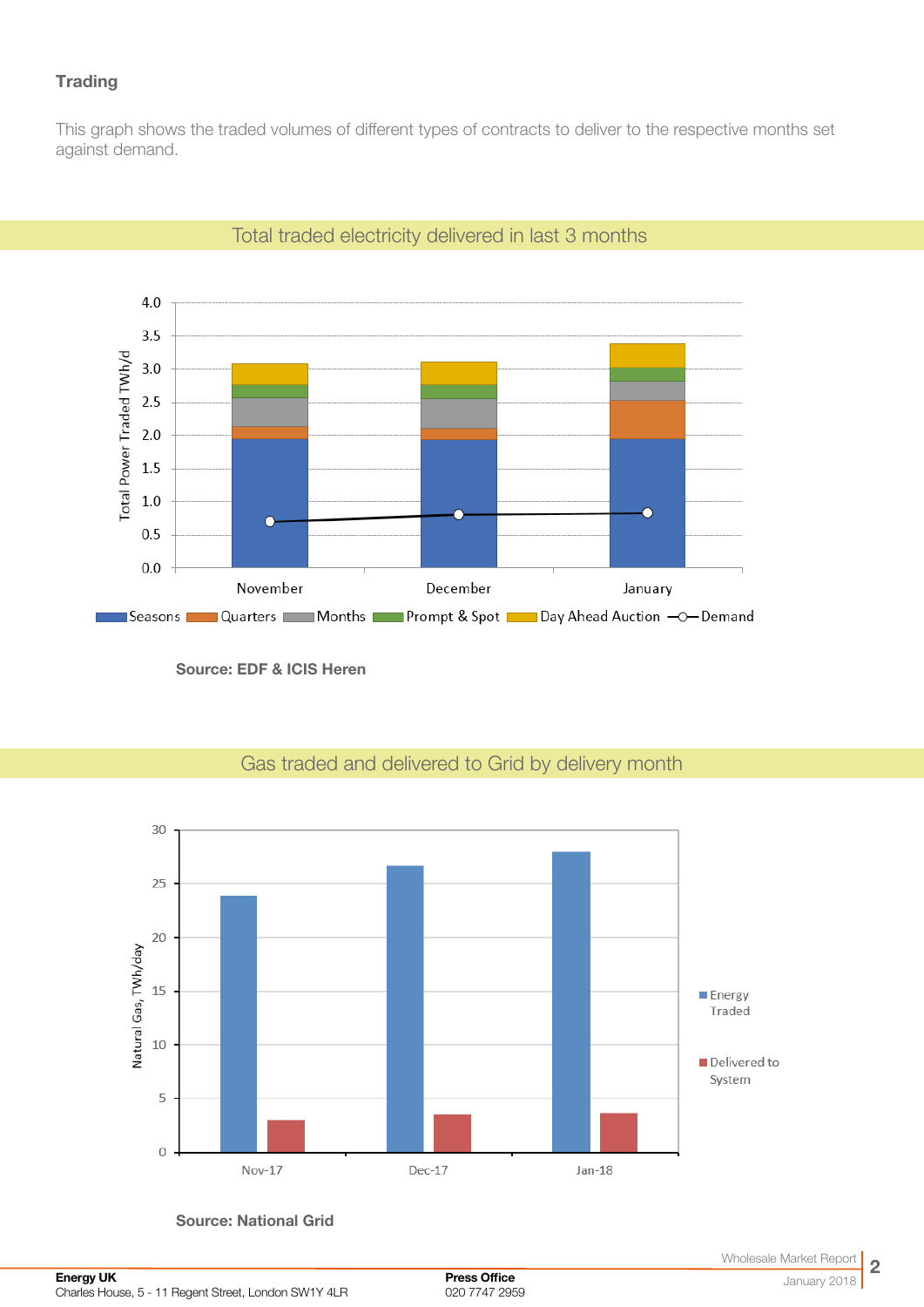## **Pricing**

These graphs illustrate relative to delivery date the difference in price you would have paid purchasing power and gas at different times. They show the historical price movements of spot, month ahead (averaged monthly) and season one, two and four ahead contracts (averaged over a season) for the past two years. For example, at the start of 2016 long term seasonal products were generally more expensive than short term products, whereas towards the end of 2016 the opposite was the case.



#### Average wholesale baseload UK power prices by delivery date, £/MWh

Source: EPEX Spot, ICE (Intercontinental Exchange)

# Average gas prices traded and delivered to Grid by delivery date, p/Thm



Source: National Grid, ICE (Intercontinental Exchange)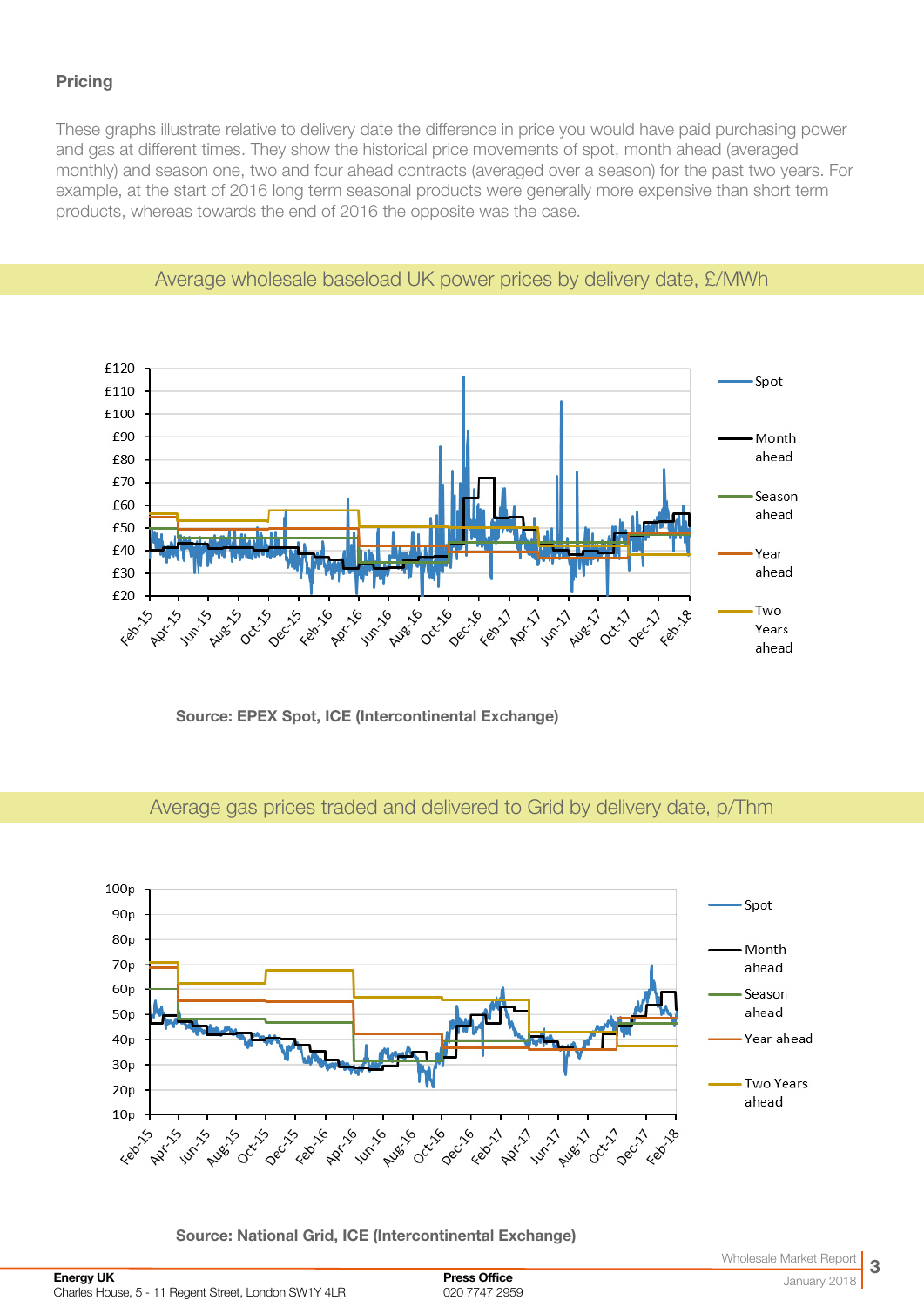**Baseload:** An amount of electric power delivered or required over a given period at a constant rate.

**FIS:** Department for Business, Energy and Industrial Strategy.

**F** Churn ratio: Here means the ratio for a specific time period between; volumes of trades to deliver on that period and; the total demand over that period. Typically volumes traded are over 10 to 20 times demand in the gas wholesale market, whereas for the electricity wholesale market the ratio is typically less than 4.

 $\triangleright$  **kWh:** Kilowatt-hour, a unit of energy equal to delivering 1kW for an hour, which is commonly used for retail pricing.

**F LEBA:** London Energy Brokers' Association. The members of LEBA facilitate bilateral trades between parties, termed Over the Counter (OTC) trades.

**F** Liquidity: A liquid market is one where there are ready and willing buyers and sellers and where what is being bought and sold is easy to price and can trade without a significant price impact. Liquid markets are ones where there is a high turnover and where volumes traded are significant.

**F LNG:** Liquefied Natural Gas. Natural gas is easier to transport in liquid form if a pipeline is not available as it requires less space.

 $\triangleright$  **Month ahead:** Electricity traded for delivery in the next month.

**F NBP (National Balancing Point):** The virtual hub at which all gas flows onto and out of the gas grid are set against.

**F** Season ahead: trade for electricity delivered in a particular future season – summer or winter.

**F** Seasons: There are two season for wholesale energy: Winter which runs from October to March and; Summer which runs from April to October.

 $\triangleright$  Thm: Therm, a non-SI measurement of heat energy which companies use to measure their gas needs. Burning one therm of gas is approximately equivalent to releasing 29.3 KWh of energy (before heat loss).

# Additional data on wholesale market activity can be found on the following links:

#### Supply and demand data

- [BM reports Market Index Data](http://www.bmreports.com/bwh_Mid.html
)
- [Gridwatch](http://www.gridwatch.templar.co.uk/index.php )

#### Prices data

- [EPEXSPOT UK](http://www.epexspot.com/en/)
- [N2EX](http://www.n2ex.com/marketdata )

#### Forward exchange prices

- [NASDAQ](http://www.nasdaqomx.com/commodities/markets/marketprices )
- [The ICE](http://www.theice.com/marketdata/reports/ReportCenter.shtml#report/10 )

#### Over-the-Counter (OTC) prices

• [London Energy Brokers'](http://www.leba.org.uk/pages/index.cfm?page_id=41&title=uk_power_prompt )  [Association \(LEBA\)](http://www.leba.org.uk/pages/index.cfm?page_id=41&title=uk_power_prompt )

#### Price reporting agencies

- [ICIS Heren](http://www.icis.com/heren)
- **[Platts](http://www.platts.com)**
- **[Argus](http://www.argusmedia.com/Power)**

#### Energy UK

Charles House, 5 - 11 Regent Street, London SW1Y 4LR

Press Office

020 7747 2959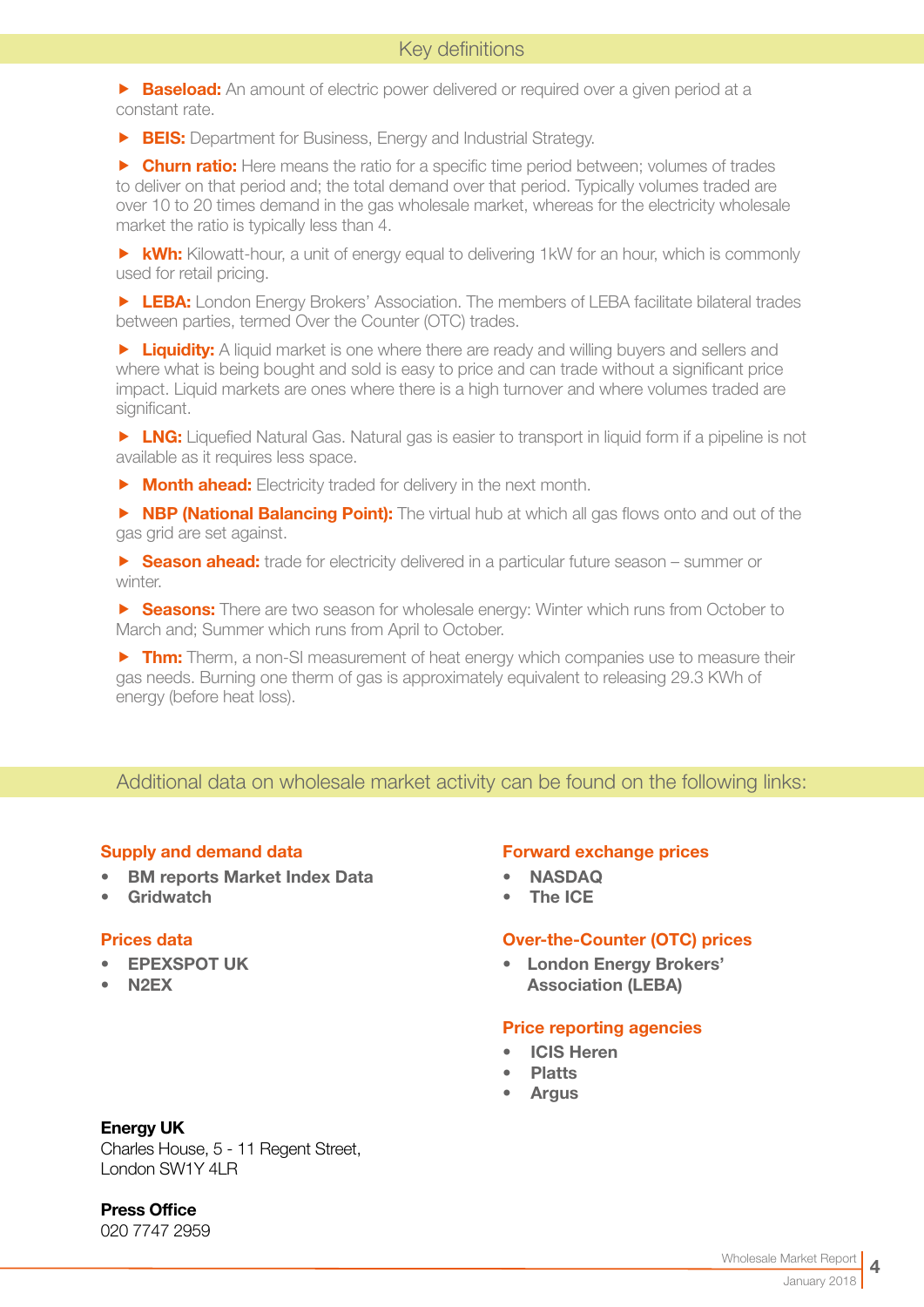# Wholesale Market Report Annex

### Forward trading volumes

These graphs show the levels of liquidity in the forward power and gas market.



Source: EDF and ICIS Heren

Natural gas forward volumes traded by month, TWh



Source: ICE and LEBA

# Power forward curve liquidity

January 2018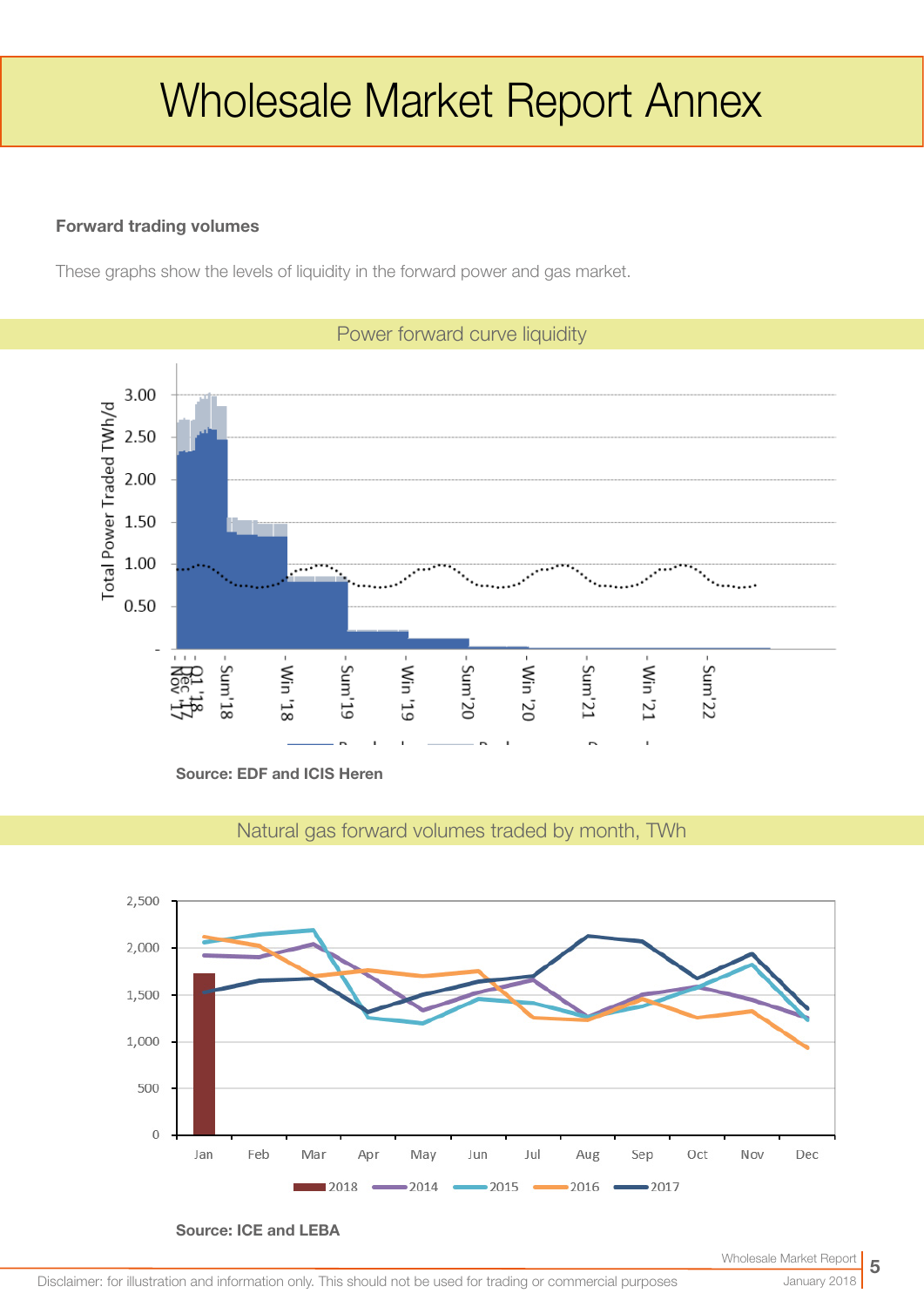In 2016, electricity final consumption (excluding losses and energy industry own use) across the economy was 304 Terawatt hours (TWh), split into three groups:

#### Industrial: 91.91 TWh

#### Domestic: 107.97 TWh

#### Commercial premises, public administration, transport and agriculture: 104.02 TWh

In 2016 the UK produced 462.75 TWh of natural gas, imported 532.17 TWh and exported 114.29 TWh.

In 2016, 409.86 TWh of natural gas was imported by pipelines, of which 347.01 TWh came from Norway, 47.44 TWh from the Netherlands and 15.41 TWh from Belgium. Additionally 122.31 TWh of liquefied natural gas (LNG) was imported, of which the vast majority - 112.01 TWh - came from Qatar.

Gas consumption was split by:

#### Domestic: 311.38 TWh

Industry: 98.01 TWh

#### Other uses such as non-energy uses, commercial and public: 88.81 TWh

#### Energy industry (mainly used as fuel to produce electricity): 298.1 TWh

The average domestic customer gas consumption in 2016 was 4.6% higher compared to 2015, at 13,801 kilowatt hours (kWh), or 14,233 kWh adjusted for temperature: approximately sufficient\* to boil a kettle nearly 128,000 times.

The average electricity consumption per household in 2016 was 0.8% lower compared to 2015, at 3,889 kilowatt hours (kWh), or 3,900 kWh adjusted for temperature; approximately equivalent to boiling a kettle 35,000 times.

\* One kilowatt hour is approximately enough to boil a kettle nine times

#### Source: DUKES 2017 and Energy Consumption in the UK 2017

January 2018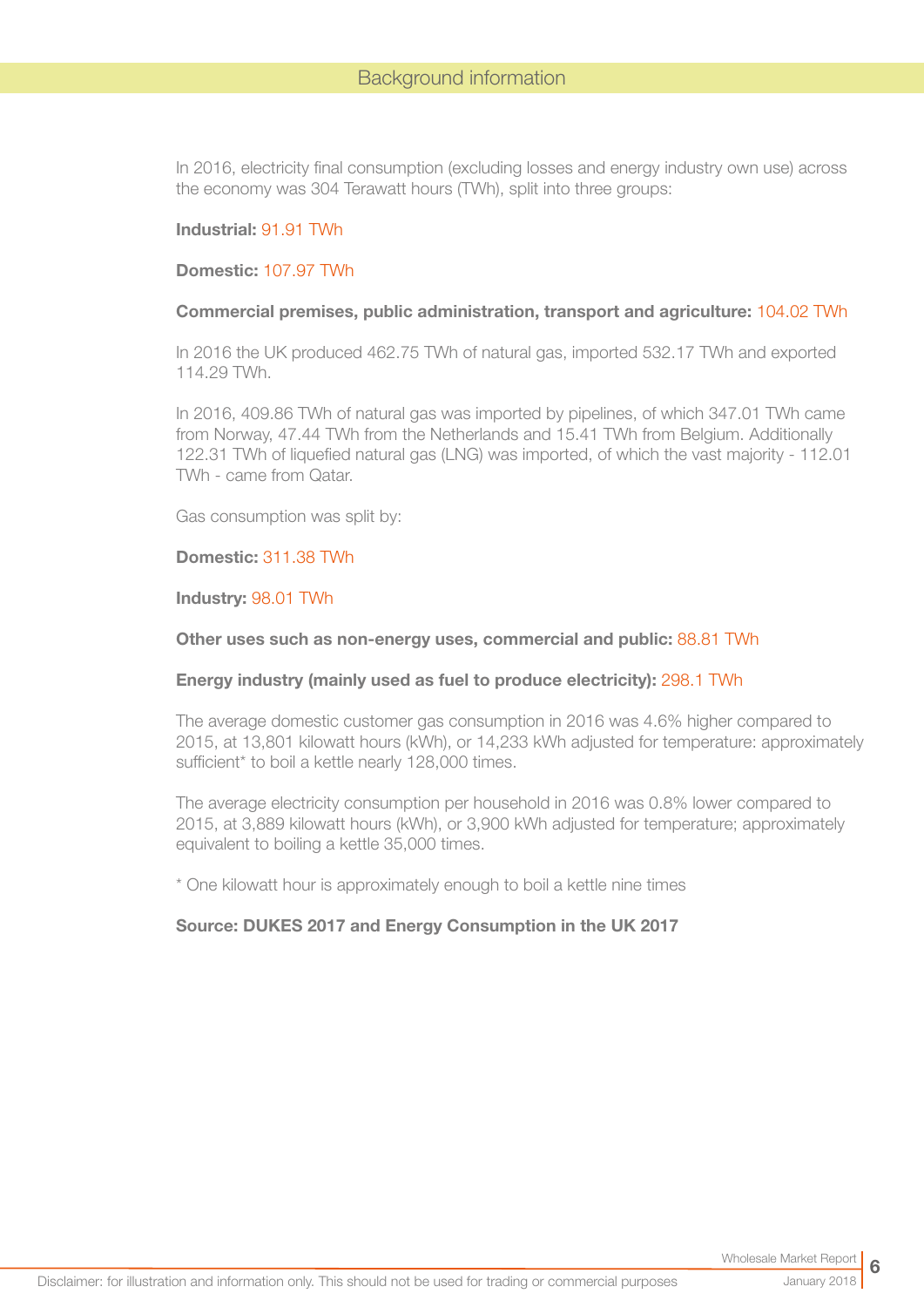#### Baseload power prices to deliver to the GB Grid £/MWh

These graphs show the daily price of traded power contracts to deliver to the GB grid.

Baseload power day ahead auction

# Volume weighted average price, £/MWh



Source: EPEX Spot

# Baseload power front month





Source: ICE (Intercontinental Exchange)

January 2018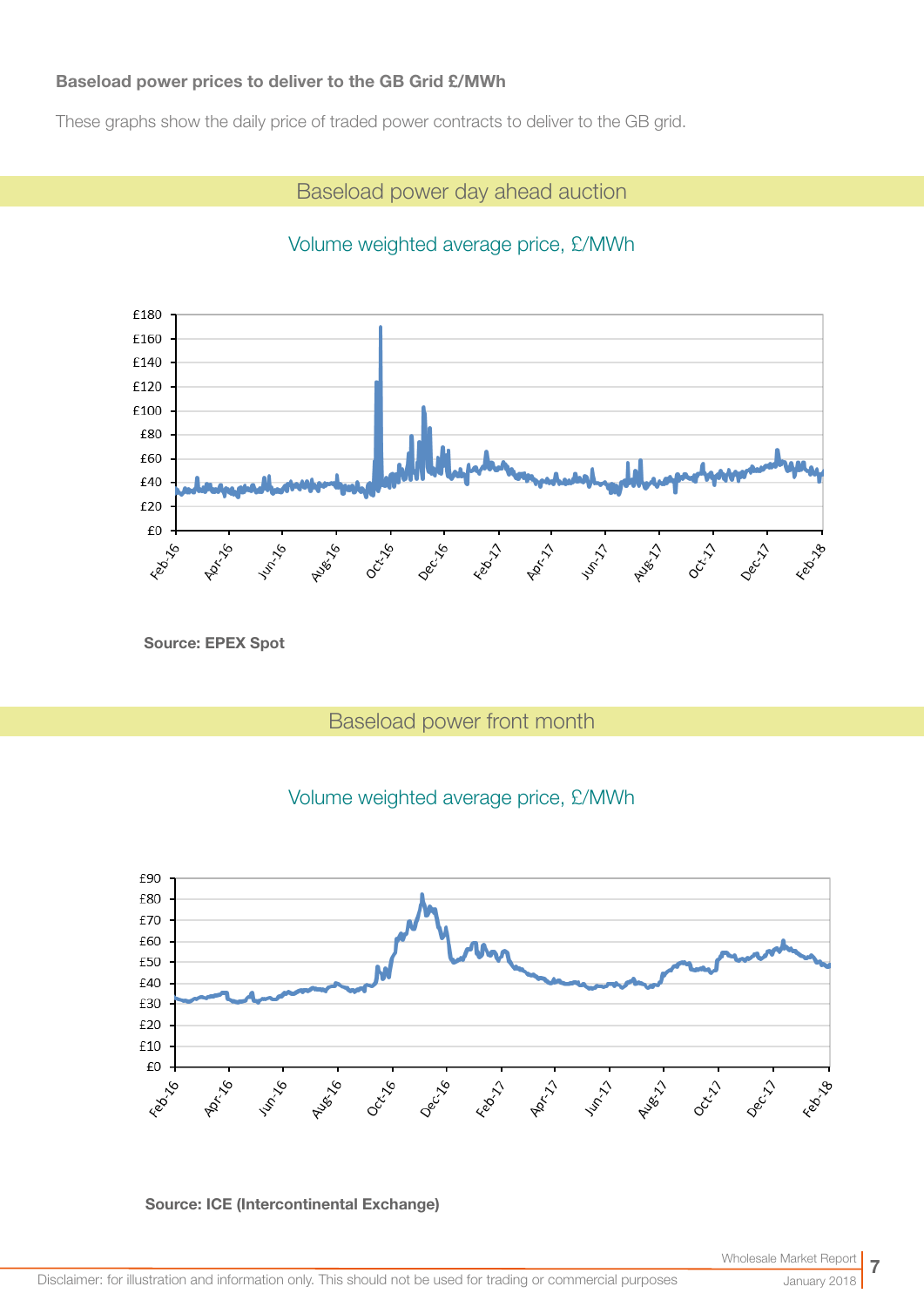#### Baseload power prices to deliver to the GB Grid £/MWh

These graphs show the daily price of traded power contracts to deliver to the GB grid.

## Baseload power front season



Volume weighted average price, £/MWh

Source: ICE (Intercontinental Exchange)

Baseload power season+2

### ICE settlement price, £/MWh

![](_page_7_Figure_8.jpeg)

Source: ICE (Intercontinental Exchange)

January 2018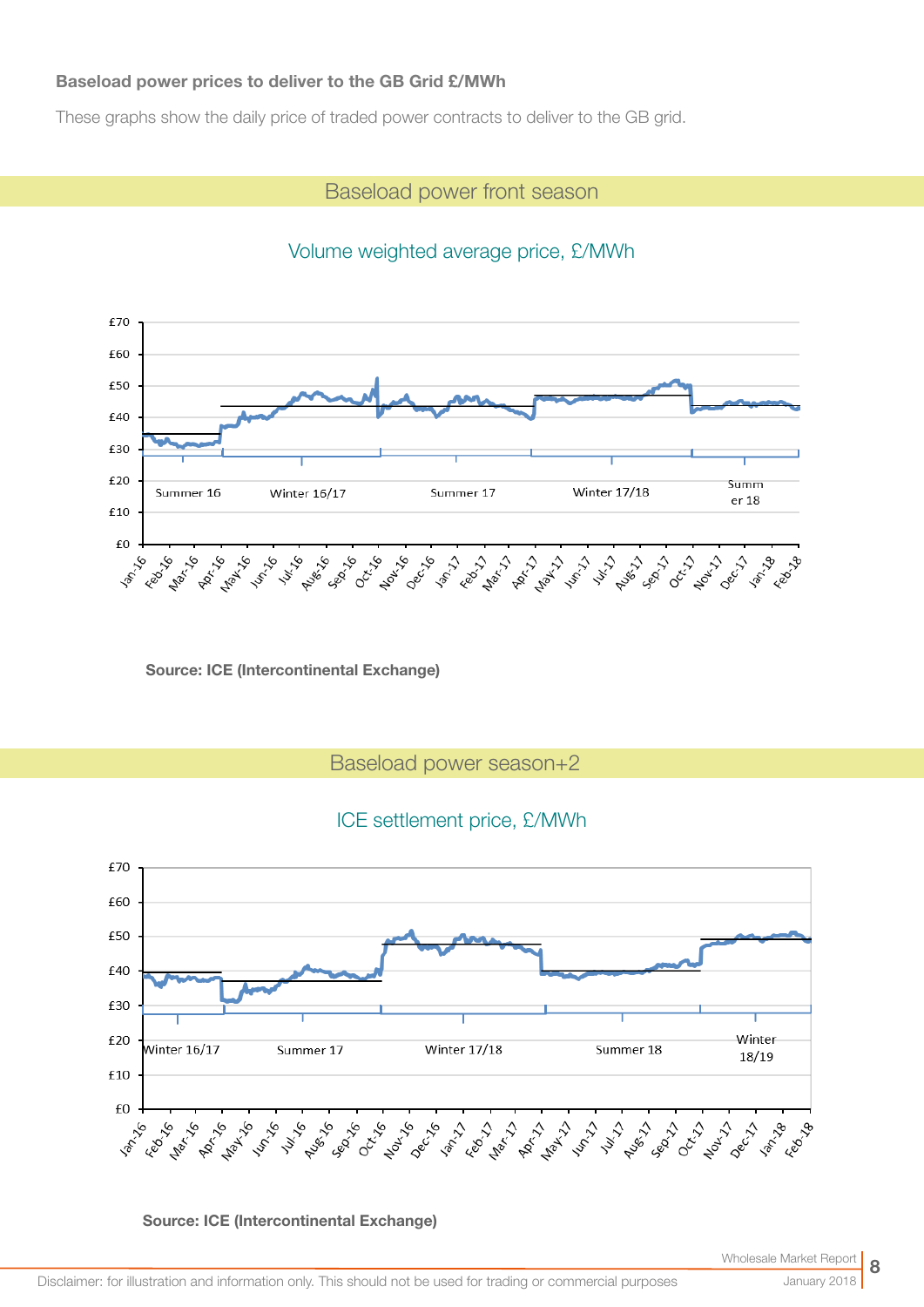#### Baseload power prices to deliver to the GB Grid £/MWh

These graphs show the daily price of traded power contracts to deliver to the GB grid.

## Baseload power season+3

## ICE settlement price, £/MWh

![](_page_8_Figure_4.jpeg)

Source: ICE (Intercontinental Exchange)

Baseload power season+4

# ICE settlement price, £/MWh

![](_page_8_Figure_8.jpeg)

Source: ICE (Intercontinental Exchange)

January 2018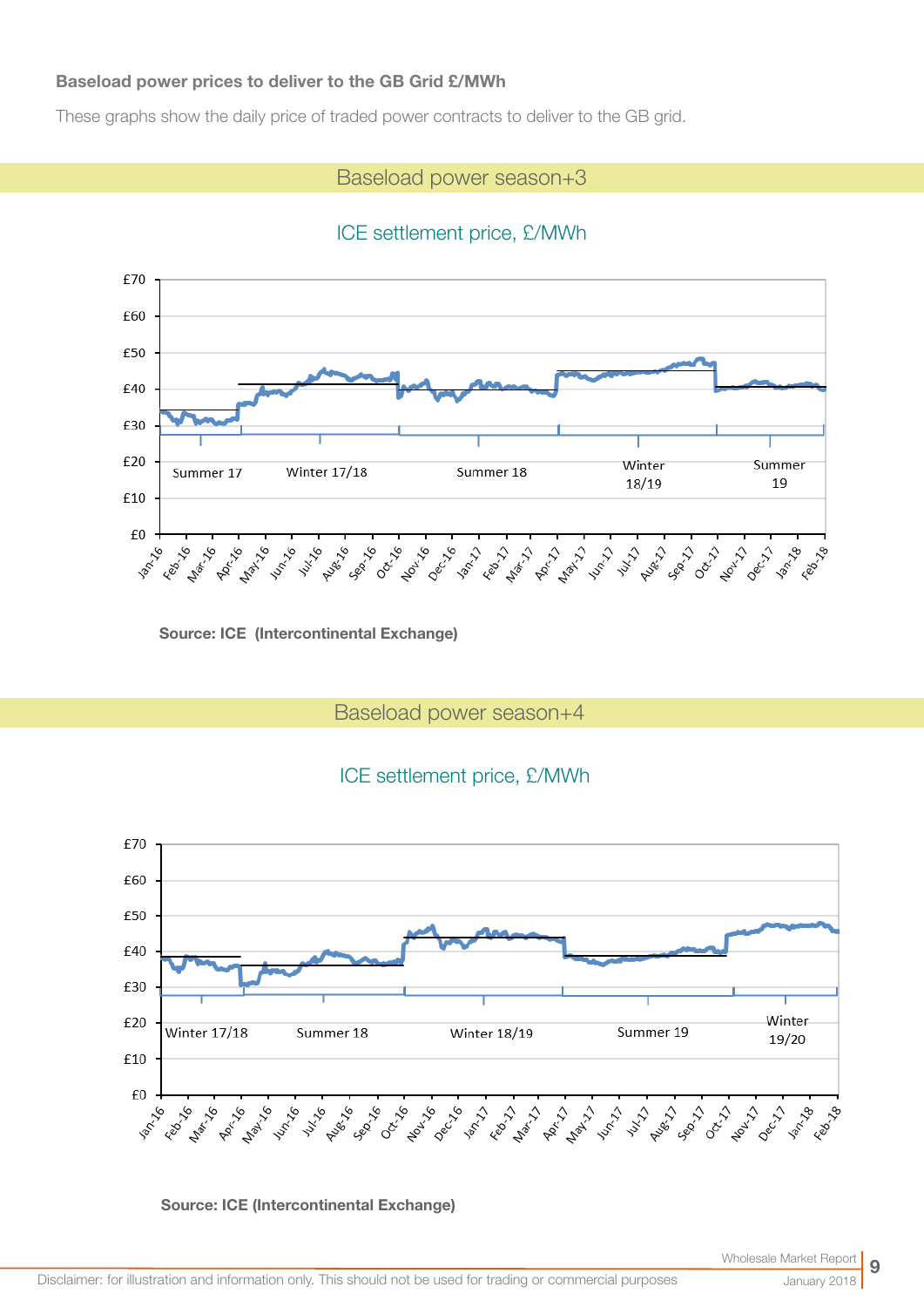#### Natural gas prices to deliver to the GB grid p/thm

These graphs show the daily price of traded gas contracts to deliver to the GB gas grid at National Balancing Point.

# Natural Gas system average daily price

![](_page_9_Figure_3.jpeg)

# Volume weighted average price, p/thm

Source: National Grid

Natural gas front month

# ICE settlement price, p/thm

![](_page_9_Figure_8.jpeg)

![](_page_9_Figure_9.jpeg)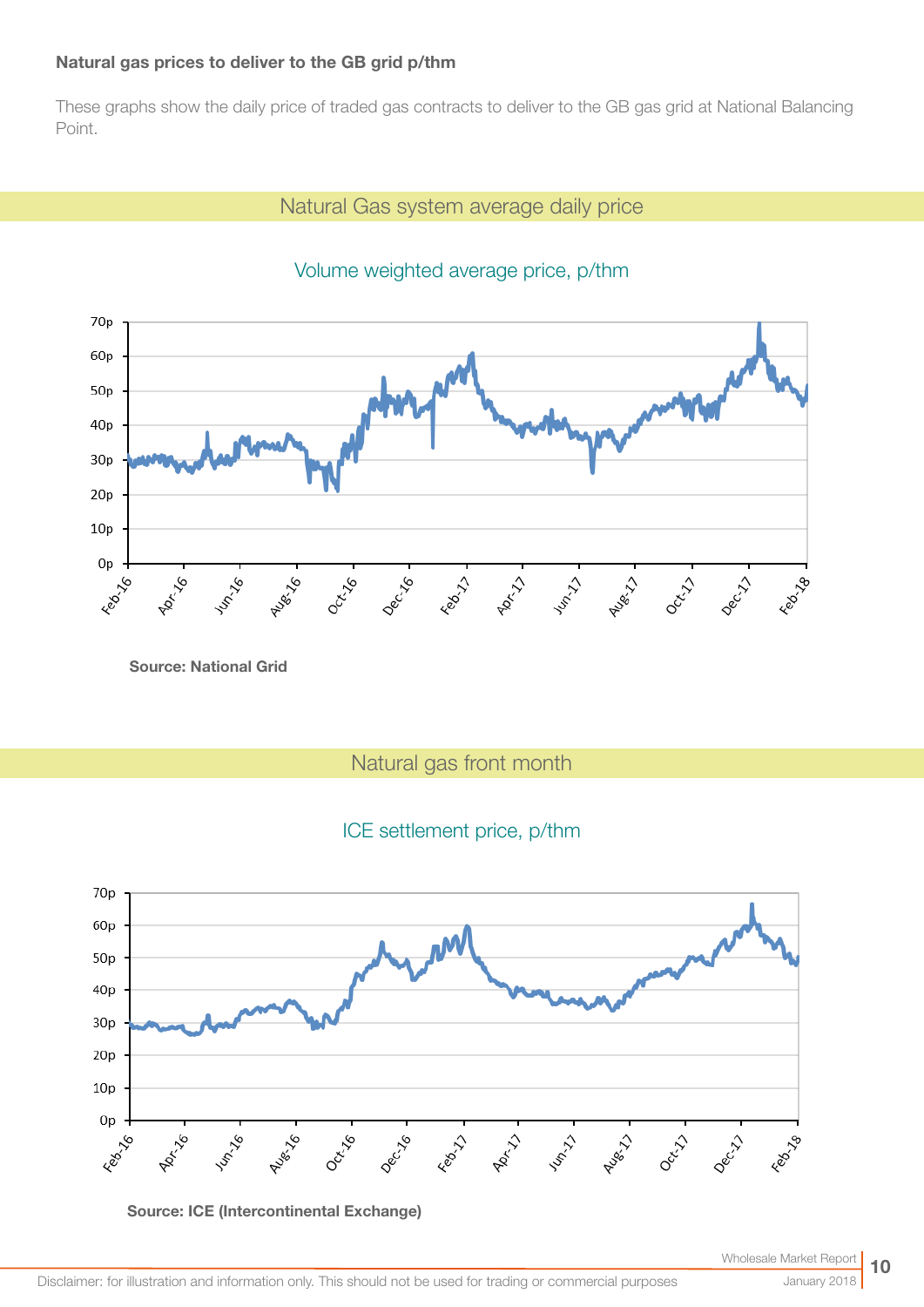#### Natural gas prices to deliver to the GB grid p/thm

These graphs show the daily price of traded gas contracts to deliver to the GB gas grid at National Balancing Point.

## Natural gas season+1

# ICE settlement price, p/thm

![](_page_10_Figure_4.jpeg)

Source: ICE (Intercontinental Exchange)

Natural gas season+2

![](_page_10_Figure_7.jpeg)

![](_page_10_Figure_8.jpeg)

Source: ICE (Intercontinental Exchange)